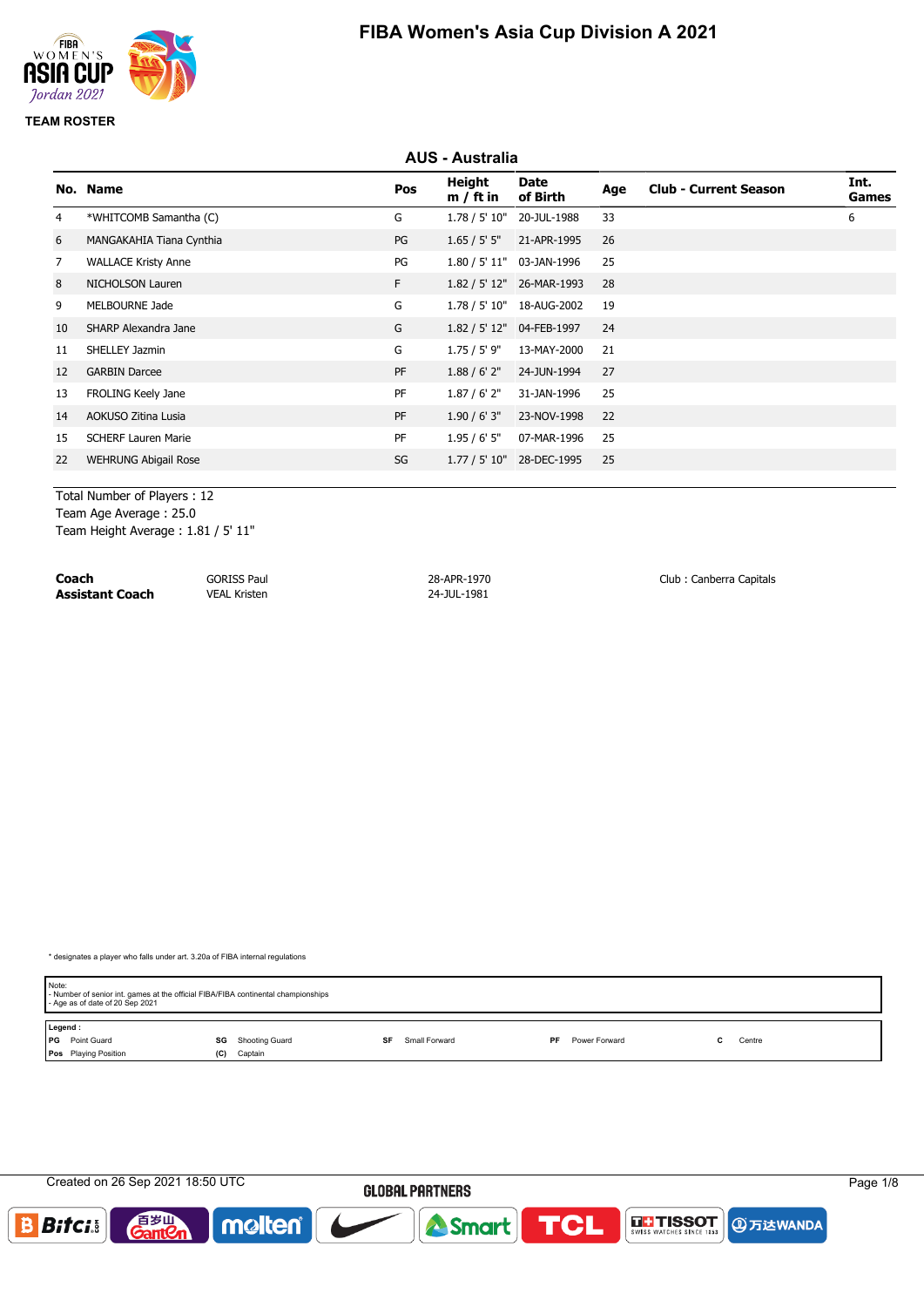

# **TPE - Chinese Taipei**

| No. Name            | Pos          | Height<br>$m / ft$ in | <b>Date</b><br>of Birth | Age                                                                                                                                                                       | <b>Club - Current Season</b> | Int.<br>Games |
|---------------------|--------------|-----------------------|-------------------------|---------------------------------------------------------------------------------------------------------------------------------------------------------------------------|------------------------------|---------------|
| CHEN Wei-An         | G            | $1.76 / 5'$ 9"        | 01-NOV-1995             | 25                                                                                                                                                                        |                              |               |
| CHU Yu-Chin         | G            | 1.62 / 5' 4"          | 01-APR-1996             | 25                                                                                                                                                                        |                              |               |
| LIN Wen-Yu          | F            |                       |                         | 26                                                                                                                                                                        |                              |               |
| HAN Ya En           | F            |                       |                         | 26                                                                                                                                                                        |                              |               |
| LIN Hsien-fang (C)  | G            |                       |                         | 30                                                                                                                                                                        |                              |               |
| LIN Yu-Ting         | G            |                       |                         | 27                                                                                                                                                                        |                              | 13            |
| <b>CHENG I-Hsiu</b> | $\mathsf{C}$ |                       |                         | 28                                                                                                                                                                        |                              | 6             |
| LIN Tieh            | $\mathsf{C}$ |                       |                         | 22                                                                                                                                                                        |                              |               |
| LIU Hsi-Yeh         | SG           | 1.75/5'9"             | 10-OCT-1991             | 29                                                                                                                                                                        |                              |               |
| TAI I Ting          | F            | 1.75 / 5' 9''         | 12-NOV-1995             | 25                                                                                                                                                                        |                              |               |
| PENG Hsiao-Tong     | G            | $1.69 / 5'$ 7"        | 19-FEB-1998             | 23                                                                                                                                                                        |                              |               |
| WANG Yu Yi Wen      | SG           | 1.74 / 5' 9"          | 16-OCT-1996             | 24                                                                                                                                                                        |                              |               |
|                     |              |                       |                         | 1.80 / 5' 11" 01-AUG-1995<br>1.80 / 5' 11" 01-JAN-1995<br>1.68 / 5' 6" 16-AUG-1991<br>1.78 / 5' 10" 25-JAN-1994<br>1.78 / 5' 10" 24-JUN-1993<br>1.82 / 5' 12" 02-AUG-1999 |                              |               |

Total Number of Players : 12

Team Age Average : 25.8

Team Height Average : 1.75 / 5' 9"

| Coach                  | CHIEN Wei-Chuan | 08-MAR-1971 |
|------------------------|-----------------|-------------|
| <b>Assistant Coach</b> | CHU Yung-Hsu    | 08-JAN-1981 |

| Note: | - Number of senior int. games at the official FIBA/FIBA continental championships<br>- Age as of date of 20 Sep 2021 |    |                      |  |               |    |               |  |        |
|-------|----------------------------------------------------------------------------------------------------------------------|----|----------------------|--|---------------|----|---------------|--|--------|
|       | Legend:                                                                                                              |    |                      |  |               |    |               |  |        |
| l PG  | Point Guard                                                                                                          | SG | Shooting Guard<br>SF |  | Small Forward | PF | Power Forward |  | Centre |
|       | Pos Playing Position<br>(C)                                                                                          |    | Captain              |  |               |    |               |  |        |
|       |                                                                                                                      |    |                      |  |               |    |               |  |        |

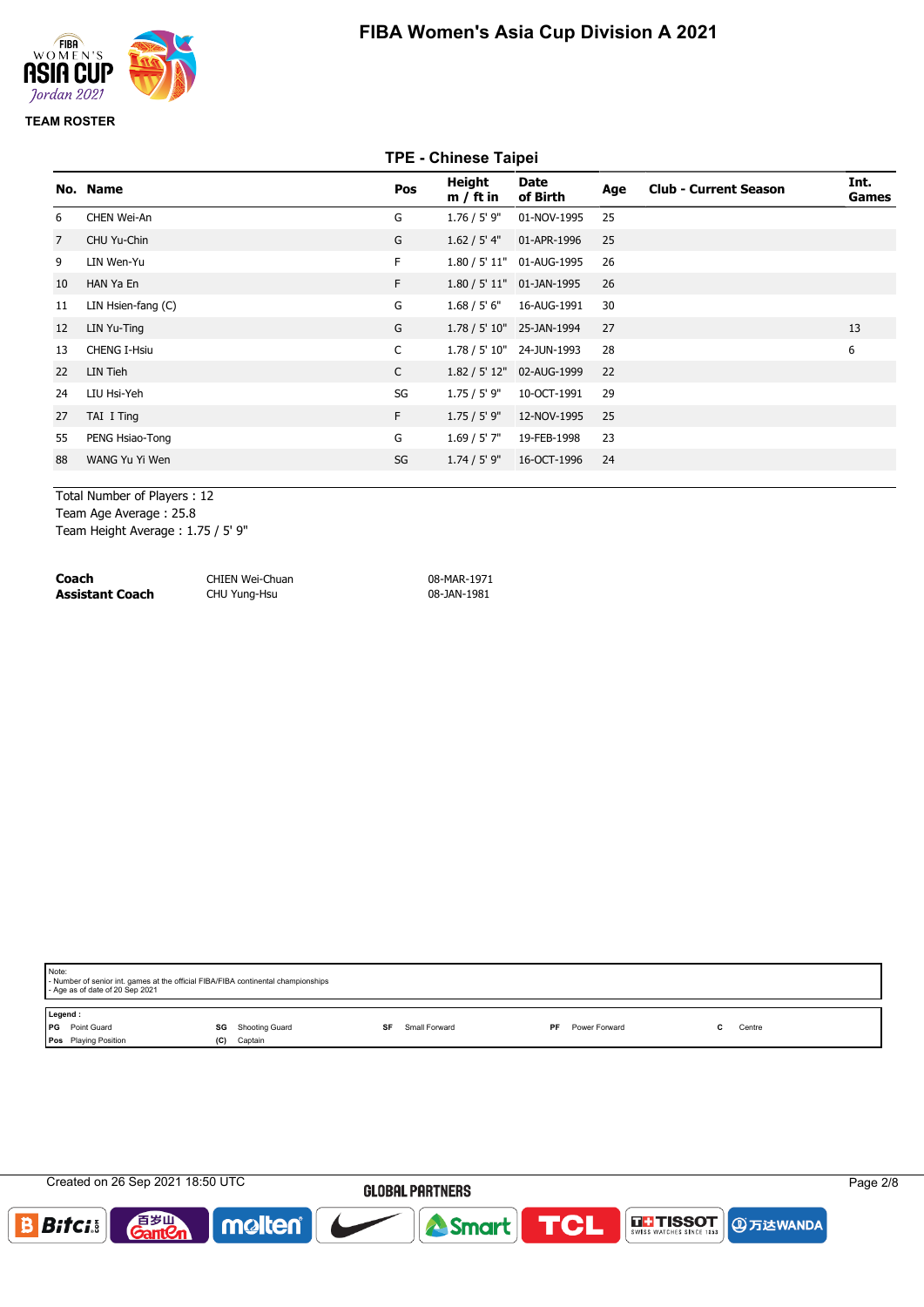

# **IND - India No. Name Pos Height m / ft in Date of Birth Age Club - Current Season Int. Games** 4 YADAV Vaishnavi SG 1.72 / 5' 8" 10-OCT-2001 19 5 ARVIND Shruthi SG 1.71 / 5' 7" 21-FEB-1996 25 6 NIXON Stephy C 1.85 / 6' 1" 06-JUN-1992 29 12 8 SENTHIL KUMAR Sathiya PF 1.80 / 5' 11" 12-JUN-1997 24 10 PATTEMANE UDAYAKUMAR Navaneetha PF 1.78 / 5' 10" 28-JUL-1994 27 5 11 RANI Sreekala SF 1.75 / 5' 9" 19-JAN-2001 20 13 CHENGANAMATTATHIL Anumaria C 1.82 / 5' 12" 15-MAY-2001 20 14 LIMAYE Shireen Vijay (C) F 1.78 / 5' 10" 13-FEB-1995 26 23 16 SHIVAMOGGA MOHAN Sahana SF 1.75 / 5' 9" 17-AUG-2002 19 18 SENTHIL KUMAR Pushpa SG 1.78 / 5' 10" 18-SEP-2001 20 19 KUMARI Madhu PG 1.64 / 5' 5" 09-JUL-1995 26 25 MASILAMANI Nishanthi PG 1.69 / 5' 7" 14-OCT-1999 21

Total Number of Players : 12 Team Age Average : 23.0 Team Height Average : 1.76 / 5' 9"

| Coach           | VISIC Zoran (SRB)               | 13-OCT-1956 |
|-----------------|---------------------------------|-------------|
| Assistant Coach | MOHAN Meenalatha                | 23-MAR-1978 |
| Assistant Coach | <b>MURTHY Hiranya Srinivasa</b> | 18-FEB-1962 |

| Note: | - Number of senior int. games at the official FIBA/FIBA continental championships<br>- Age as of date of 20 Sep 2021 |                          |           |               |                            |  |        |  |  |
|-------|----------------------------------------------------------------------------------------------------------------------|--------------------------|-----------|---------------|----------------------------|--|--------|--|--|
|       | Legend:                                                                                                              |                          |           |               |                            |  |        |  |  |
| l PG  | Point Guard                                                                                                          | <b>SG</b> Shooting Guard | <b>SF</b> | Small Forward | Power Forward<br><b>PF</b> |  | Centre |  |  |
|       | Pos Playing Position<br>(C)                                                                                          | Captain                  |           |               |                            |  |        |  |  |
|       |                                                                                                                      |                          |           |               |                            |  |        |  |  |

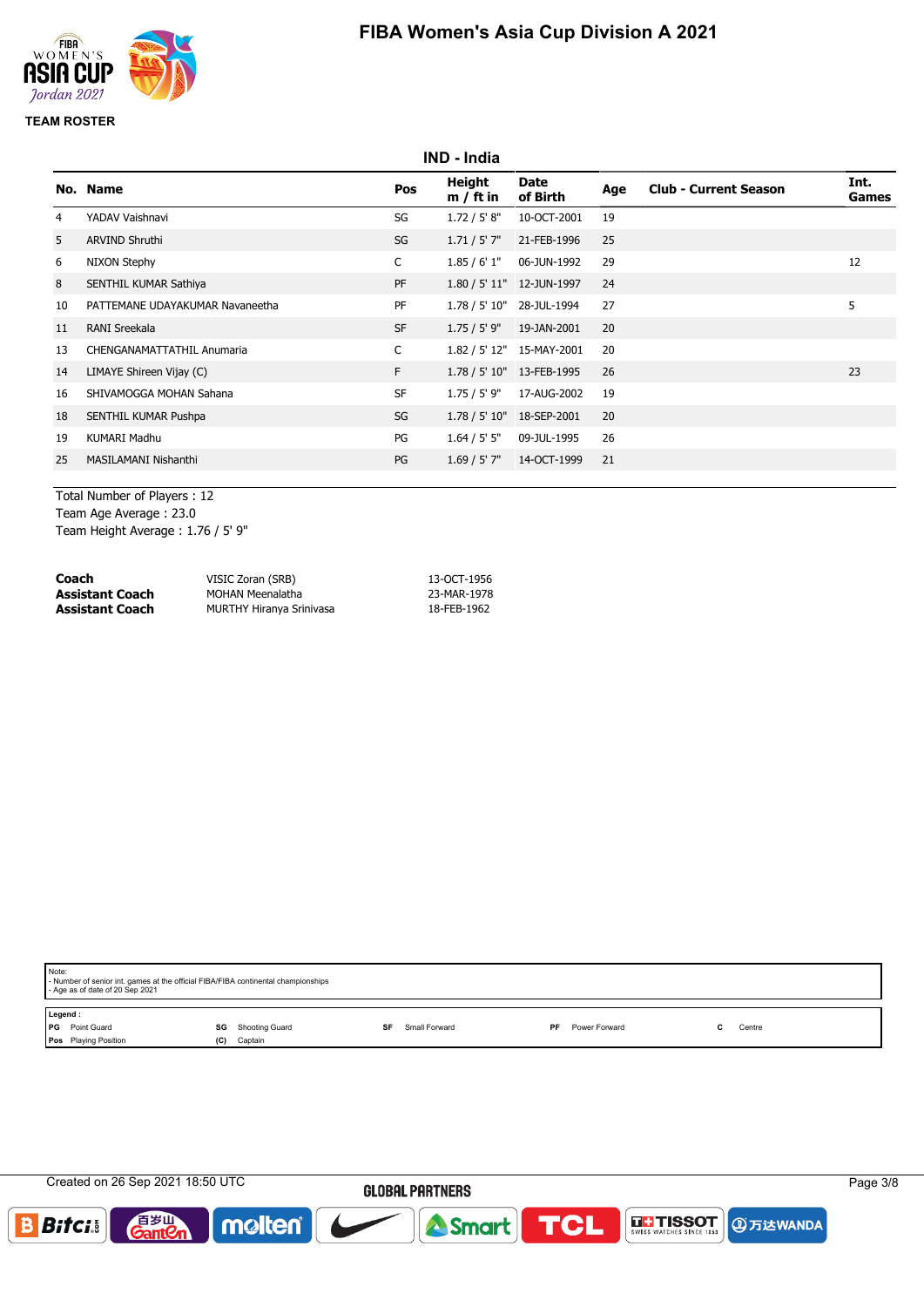

|    | JPN - Japan             |              |                       |                           |     |                              |                |
|----|-------------------------|--------------|-----------------------|---------------------------|-----|------------------------------|----------------|
|    | No. Name                | Pos          | Height<br>$m / ft$ in | Date<br>of Birth          | Age | <b>Club - Current Season</b> | Int.<br>Games  |
| 3  | <b>MAWULI Stephanie</b> | PF           | 1.82 / 5' 12"         | 25-NOV-1998               | 22  |                              |                |
| 18 | NISHIOKA Risa           | $\mathsf{C}$ | 1.86 / 6' 1''         | 03-MAR-1997               | 24  |                              |                |
| 20 | <b>TODO Nanako</b>      | SG           | $1.74 / 5'$ 9"        | 29-NOV-2000               | 20  |                              | 6              |
| 21 | <b>NAGATA Moe</b>       | PG           | $1.74 / 5'$ 9"        | 20-JUN-1997               | 24  |                              |                |
| 23 | YAMAMOTO Mai            | PG           | 1.65 / 5' 5''         | 23-OCT-1999               | 21  |                              |                |
| 27 | HAYASHI Saki (C)        | SG           | 1.73 / 5' 8''         | 16-MAR-1995               | 26  |                              | 6              |
| 32 | MIYAZAKI Saori          | PG           | 1.67 / 5' 6''         | 27-AUG-1995               | 26  |                              | 6              |
| 33 | NAKADA Tamami           | PF           | 1.83/6'0''            | 21-DEC-1997               | 23  |                              |                |
| 41 | NEMOTO Haruno           | SG           | $1.76 / 5'$ 9"        | 18-APR-1995               | 26  |                              | $\overline{4}$ |
| 81 | MIYASHITA Kiho          | <b>SF</b>    |                       | 1.79 / 5' 10" 06-OCT-1998 | 22  |                              |                |
| 88 | AKAHO Himawari          | <b>SF</b>    | 1.85/6'1"             | 28-AUG-1998               | 23  |                              | 10             |
| 99 | <b>OKOYE Monica</b>     | PF           |                       | 1.82 / 5' 12" 07-FEB-1999 | 22  |                              | 10             |
|    |                         |              |                       |                           |     |                              |                |

Total Number of Players : 12 Team Age Average : 23.3

Team Height Average : 1.77 / 5' 10"

| Coach                  | ONZUKA Toru      | 05-JUN-1979 |
|------------------------|------------------|-------------|
| <b>Assistant Coach</b> | SUZUKI Yoshikazu | 08-JUN-1979 |
| <b>Assistant Coach</b> | UENO Tsuneo      | 02-MAY-1989 |

| Note:     | - Number of senior int. games at the official FIBA/FIBA continental championships<br>- Age as of date of 20 Sep 2021 |     |                      |               |     |               |  |        |
|-----------|----------------------------------------------------------------------------------------------------------------------|-----|----------------------|---------------|-----|---------------|--|--------|
| Legend:   |                                                                                                                      |     |                      |               |     |               |  |        |
| <b>PG</b> | Point Guard                                                                                                          | SG  | Shooting Guard<br>SF | Small Forward | PF. | Power Forward |  | Centre |
|           | Pos Playing Position                                                                                                 | (C) | Captain              |               |     |               |  |        |
|           |                                                                                                                      |     |                      |               |     |               |  |        |

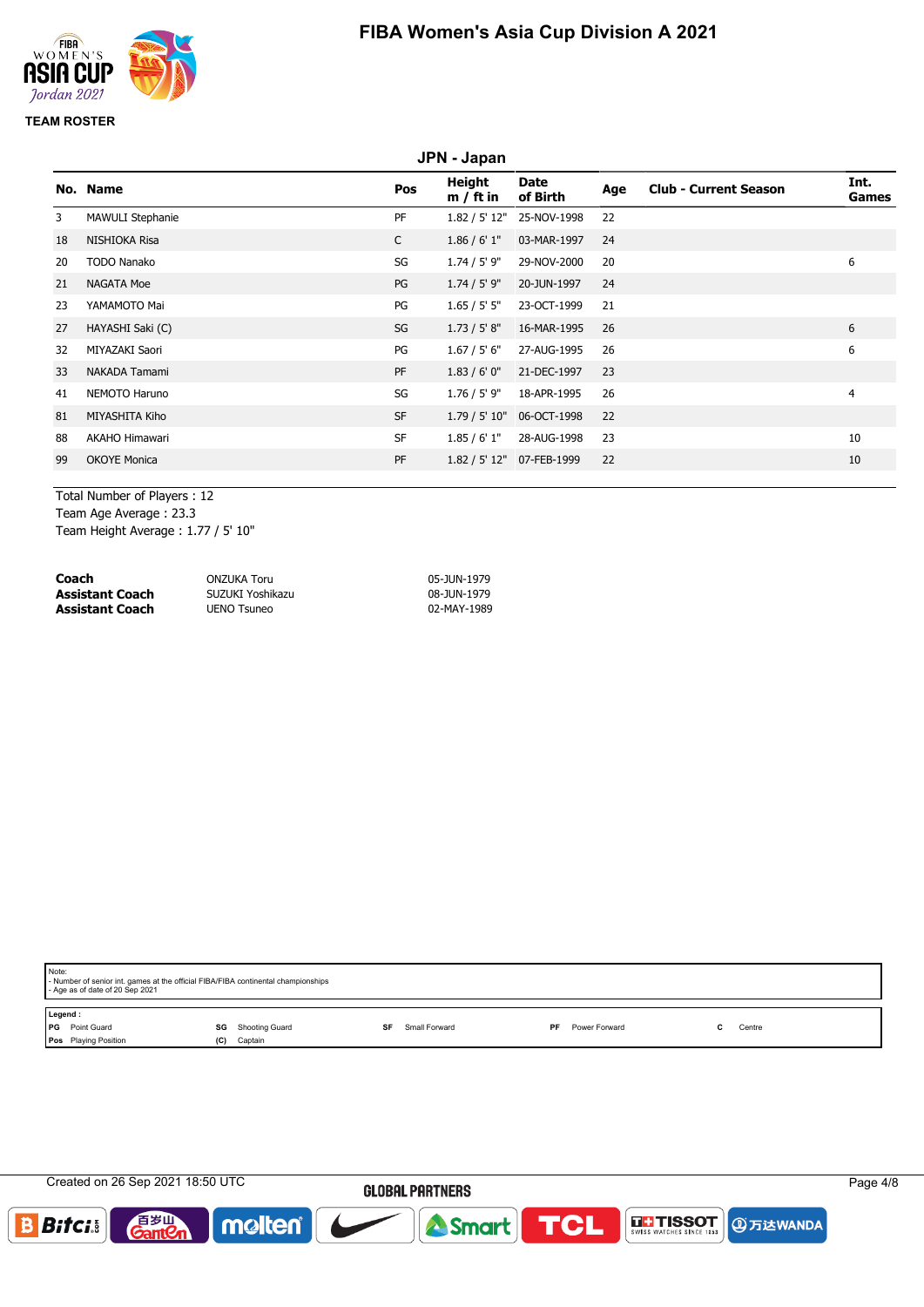

#### **NZL - New Zealand No. Name Pos Height m / ft in Date of Birth Age Club - Current Season Int. Games** 1 GOULDING Mary **F** 1.83 / 6' 0" 24-AUG-1996 25 3 \*TAIA Ashley G 1.83 / 6' 0" 22-NOV-1994 26 4 LEGER-WALKER Krystal PG 1.75 / 5' 9" 29-SEP-1997 23 5 LEGER-WALKER Charlisse SG 1.78 / 5' 10" 15-SEP-2001 20 6 BOAGNI Tessa PF 1.88 / 6' 2" 12-FEB-1996 25 2 7 KARAITIANA Ashleigh SF 1.83 / 6' 0" 26-JUN-1992 29 8 BLAIR Brooke SG 1.73 / 5' 8" 08-OCT-1994 26 10 PAALVAST Chevannah SG 1.80 / 5' 11" 04-SEP-1991 30 10 12 DAVIDSON Penina C 1.91 / 6' 3" 02-SEP-1995 26 6 23 HIPPOLITE Lauryn PG 1.74 / 5' 9" 05-MAR-2000 21 24 RICHARDS Zoe F 1.86 / 6' 1" 04-OCT-1997 23 32 PURCELL Kalani (C) 12 PURCELL Kalani (C) 2 PF 1.88 / 6' 2" 13-JAN-1995 26 12

Total Number of Players : 12 Team Age Average : 25.0 Team Height Average : 1.82 / 5' 11"

**Coach** MOLLOY Guy Edward (AUS) 04-NOV-1965 **CAMERON Jody Hinemoa** 

\* designates a player who falls under art. 3.20a of FIBA internal regulations

| Note:                 | - Number of senior int. games at the official FIBA/FIBA continental championships<br>- Age as of date of 20 Sep 2021 |     |                |    |               |           |               |  |        |
|-----------------------|----------------------------------------------------------------------------------------------------------------------|-----|----------------|----|---------------|-----------|---------------|--|--------|
| Legend:               |                                                                                                                      |     |                |    |               |           |               |  |        |
| <b>PG</b> Point Guard |                                                                                                                      | SG  | Shooting Guard | SF | Small Forward | <b>PF</b> | Power Forward |  | Centre |
|                       | <b>Pos</b> Playing Position                                                                                          | (C) | Captain        |    |               |           |               |  |        |

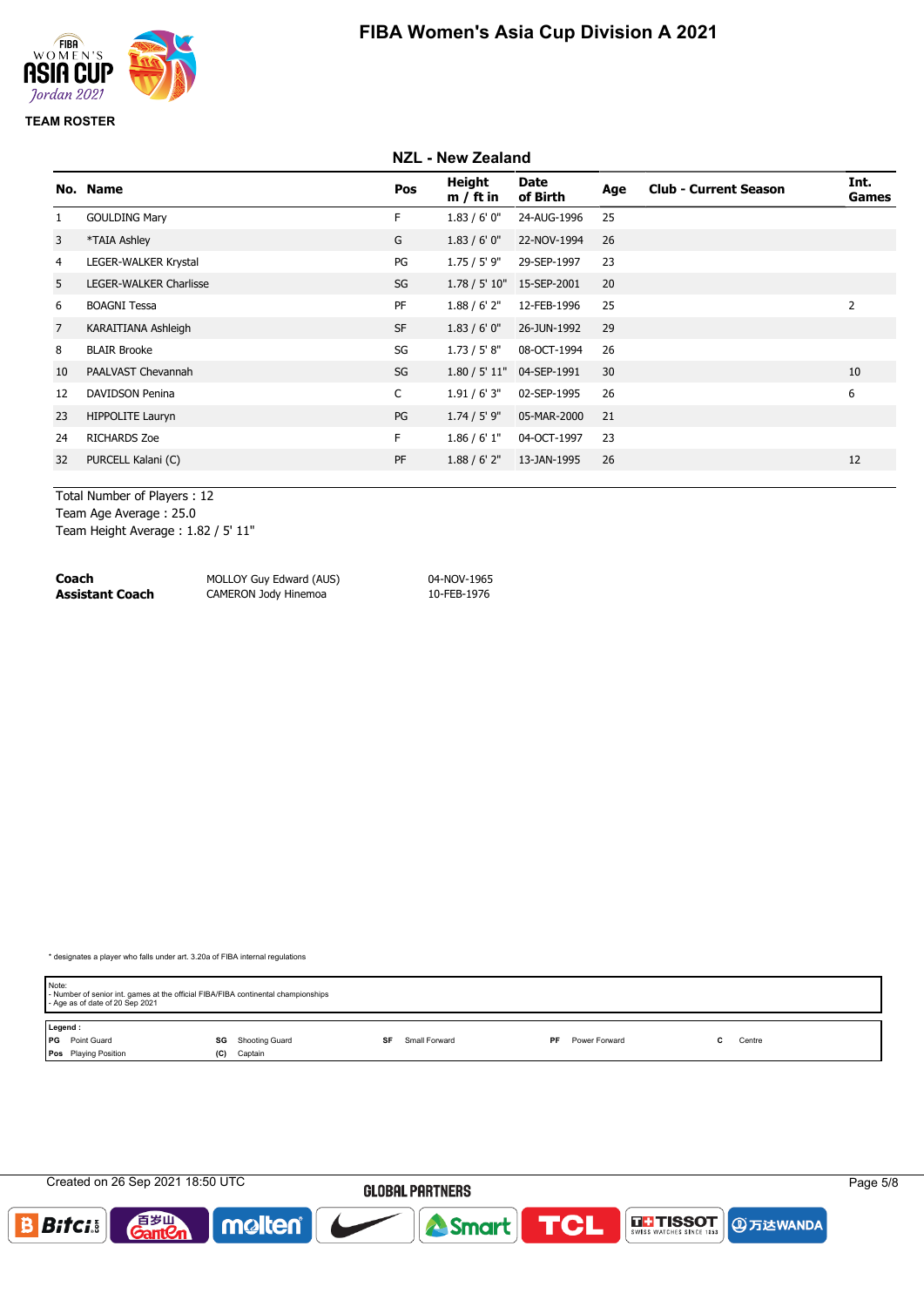

# **FIBA Women's Asia Cup Division A 2021**

|                | <b>CHN - China</b>  |              |                       |                           |     |                              |                |
|----------------|---------------------|--------------|-----------------------|---------------------------|-----|------------------------------|----------------|
|                | No. Name            | Pos          | Height<br>$m / ft$ in | <b>Date</b><br>of Birth   | Age | <b>Club - Current Season</b> | Int.<br>Games  |
| 3              | YANG Liwei (C)      | PG           | $1.76 / 5'$ 9"        | 02-JAN-1995               | 26  |                              | 25             |
| $\overline{4}$ | LI Yuan             | G            | $1.70 / 5'$ 7"        | 29-MAY-2000               | 21  |                              | 11             |
| 4              | LI Yuan             | G            | $1.70 / 5'$ 7"        | 29-MAY-2000               | 21  |                              | 11             |
| 5              | <b>WANG Siyu</b>    | G            |                       | 1.80 / 5' 11" 16-OCT-1995 | 25  |                              | 11             |
| 6              | <b>WU Tongtong</b>  | G            | 1.75 / 5' 9"          | 27-JUN-1994               | 27  |                              | 4              |
| 8              | <b>ZHANG Ru</b>     | F.           | 1.85/6'1"             | 02-SEP-1999               | 22  |                              | $\overline{4}$ |
| 9              | LI Meng             | SG           | 1.83/6'0''            | 02-JAN-1995               | 26  |                              | 31             |
| 10             | PAN Zhengi          | F.           | 1.90 / 6' 3''         | 05-JUL-1995               | 26  |                              | $\overline{4}$ |
| 11             | <b>HUANG Sijing</b> | PF           | 1.90/6'3''            | 08-JAN-1996               | 25  |                              | 32             |
| 13             | YANG Hengyu         | $\mathsf{C}$ | 1.93/6'4"             | 11-JAN-1995               | 26  |                              |                |
| 14             | LI Yueru            | $\mathsf{C}$ | $2.00 / 6'$ 7"        | 28-MAR-1999               | 22  |                              | 17             |
| 15             | <b>HAN Xu</b>       | $\mathsf{C}$ | $2.05 / 6'$ 9"        | 31-OCT-1999               | 21  |                              | 11             |
| 16             | LI Yifan            | SG           | 1.84/6'0''            | 26-DEC-1998               | 22  |                              |                |

Total Number of Players : 13 Team Age Average : 23.8 Team Height Average : 1.85 / 6' 0"

| Coach                  | XU Limin  | 01-MAY-1966 |
|------------------------|-----------|-------------|
| <b>Assistant Coach</b> | JIA Nan   | 03-MAR-1974 |
| <b>Assistant Coach</b> | ZHENG Wei | 26-SEP-1968 |

|         | Note:<br>- Number of senior int. games at the official FIBA/FIBA continental championships<br>- Age as of date of 20 Sep 2021 |                |    |               |    |               |  |        |  |
|---------|-------------------------------------------------------------------------------------------------------------------------------|----------------|----|---------------|----|---------------|--|--------|--|
| Legend: |                                                                                                                               |                |    |               |    |               |  |        |  |
| l PG    | Point Guard<br>SG                                                                                                             | Shooting Guard | SF | Small Forward | PF | Power Forward |  | Centre |  |
|         | Pos Playing Position<br>(C)                                                                                                   | Captain        |    |               |    |               |  |        |  |
|         |                                                                                                                               |                |    |               |    |               |  |        |  |

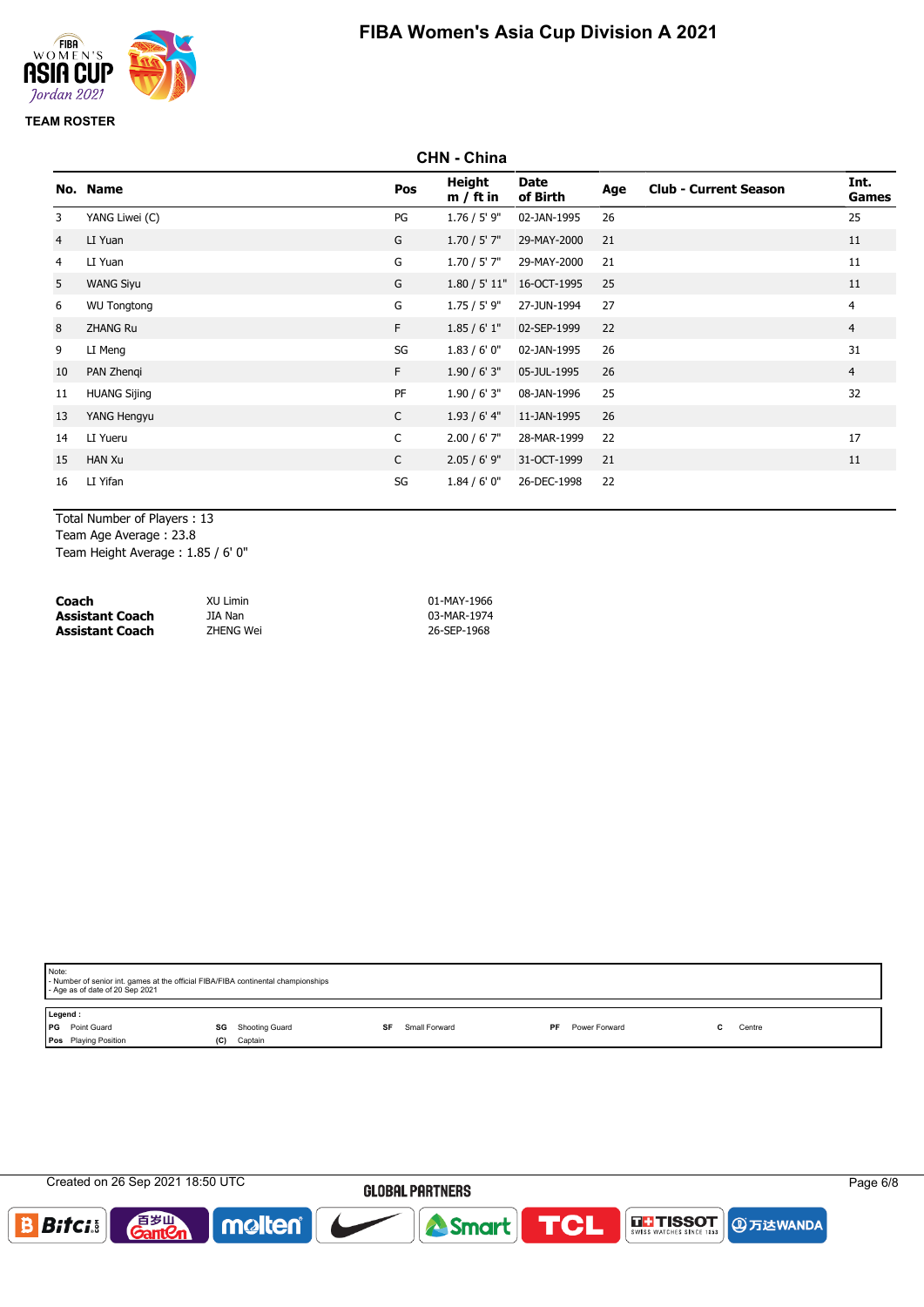

# **PHI - Philippines No. Name Pos Height m / ft in Date of Birth Age Club - Current Season Int. Games** 0 CASTILLO Ana Alicia Katrina 1990 1991 1.62 / 5' 4" 05-OCT-1996 24 1 PRADO Nathalia PG 1.74 / 5' 9" 23-JUL-1996 25 3 BERNARDINO Afril F 1.72 / 5' 8" 03-APR-1996 25 12 5 FAJARDO Ella Patrice PG 1.65 / 5' 5" 15-MAR-2003 18 6 CABINBIN France Mae 6 CABINBIN France Mae 6 CABINBIN France Mae 6 CABINBIN France Mae 6 G 7 PONTEJOS Janine (C) 6 SG 1.65 / 5' 5" 29-OCT-1992 28 6 6 8 NABALAN Ria Joy 3 24 1.70 / 5' 7" 02-NOV-1996 24 14 PINGOL Karl Ann SG 1.70 / 5' 7" 14-OCT-2001 19 17 CASTRO Clare C 1.71 / 5' 7" 13-JAN-1997 24 6 18 TONGCO Marizze Andrea 20 1 1.57 / 5' 2" 18-OCT-1995 25 21 CLARIN Camille Izabel 20 SG 1.78 / 5' 10" 28-MAY-2001 20 24 CAYABYAB Kristine PF 1.77 / 5' 10" 26-AUG-2002 19

Total Number of Players : 12 Team Age Average : 23.3 Team Height Average : 1.68 / 5' 6"

| Coach           | <b>AQUINO Patrick Henry</b> | 30-MAY-1971 |
|-----------------|-----------------------------|-------------|
| Assistant Coach | AMOS Julie                  | 02-AUG-1972 |
| Assistant Coach | GARCIA Jose Ramon           | 11-DEC-1973 |

| Note:   | - Number of senior int. games at the official FIBA/FIBA continental championships<br>- Age as of date of 20 Sep 2021 |     |                                |  |               |    |               |    |        |  |
|---------|----------------------------------------------------------------------------------------------------------------------|-----|--------------------------------|--|---------------|----|---------------|----|--------|--|
| Legend: |                                                                                                                      |     |                                |  |               |    |               |    |        |  |
| l PG    | Point Guard                                                                                                          |     | <b>SG</b> Shooting Guard<br>SF |  | Small Forward | PF | Power Forward | C. | Centre |  |
|         | Pos Playing Position                                                                                                 | (C) | Captain                        |  |               |    |               |    |        |  |
|         |                                                                                                                      |     |                                |  |               |    |               |    |        |  |